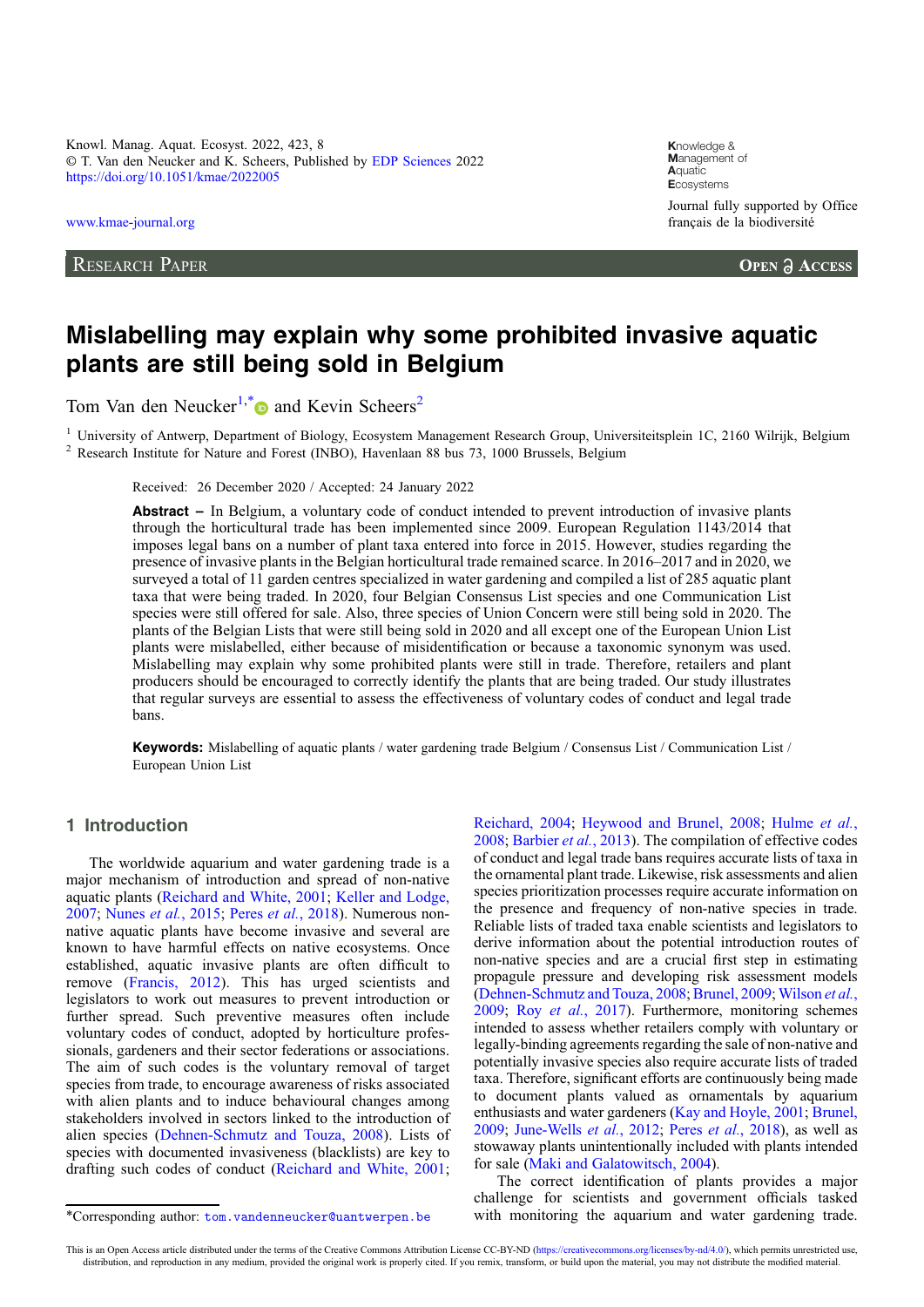Identification of plants based on morphological features alone can be difficult. Plants can lack the typical flower charateristics necessary for identification when they are sold outside the flowering season or when offered as seedlings. Also, different species can be very similar in appearance and sometimes nonnative species strongly resemble native species. Therefore, the identity of morphologically similar species often needs to be verified with molecular techniques ([Moody](#page-9-0) *et al.*, 2008; [June-](#page-8-0)Wells et al.[, 2012;](#page-8-0) Thum et al.[, 2012;](#page-9-0) [Ghahramanzadeh](#page-8-0) et al., [2013](#page-8-0)). Identification becomes even more complex when hybrid taxa are being sold, because hybrids can strongly resemble one of their parent taxa (LaRue et al.[, 2013](#page-8-0)). Moreover, identification keys for hybrids are scarce. Several studies report the misidentification or mislabelling of invasive species in the aquarium and water gardening trade, which could lead to the release or escape of blacklisted taxa ([Maki and Galatowitsch, 2004;](#page-9-0) Moody et al.[, 2008](#page-9-0); [Brunel, 2009;](#page-8-0) [June-Wells](#page-8-0) et al., 2012; Thum et al.[, 2012](#page-9-0); [Yakandawala](#page-9-0) et al., 2013).

In NW-Europe, the problem of aquatic invasive plants being sold as ornamentals has been widely acknowledged. Several NW-European countries have taken measures in order to reduce the introduction risk or further spread of aquatic invasive species through the horticultural trade. In the Netherlands, for instance, a code of conduct intended to prevent the introduction and spread of invasive plants became effective in 2011 ([Verbrugge](#page-9-0) et al., 2014). It included a blacklist of seven aquatic species and a watch list with seven more taxa. Awareness campaigns were launched in 2010 and 2011 by the Dutch government and their effectiveness has subsequently been assessed, as well as the compliance of retailers and plant producers with the code of conduct. The Dutch code of conduct drastically reduced the number of blacklisted aquatic plants being sold, despite a limited success of the public awareness campaigns [\(Verbrugge](#page-9-0) et al., 2014). Several plants of the watch list, however, remained widely available and were often mislabelled ([Ghahramanzadeh](#page-8-0) et al., [2013](#page-8-0); [Verbrugge](#page-9-0) et al., 2014).

Belgium adopted a similar preventive approach to reduce the number of invasive plant introductions, primarily based on an awareness campaign. A Belgian code of conduct targeting both terrestrial and aquatic invasive plants has been implemented in 2009 within the framework of the  $LIFE+$ programme AlterIAS (Alternatives to Invasive Alien Species) (2010–2013), which aimed at raising awareness regarding plant invasions among horticulture professionals and gardeners. The Belgian code is a voluntary agreement intended to stop the sale of high impact species on a Consensus List drafted in consultation with the sector ([Halford](#page-8-0) et al., 2011a[,b](#page-8-0); [2014a,b](#page-8-0)). Twenty eight non-native plants were listed onthe Consensus List ([Halford](#page-8-0) et al., 2011b), for which ecological impact assessments provided an evidence base (<ias.biodiversity.be>; [Branquart, 2011](#page-8-0); [Vanderhoeven](#page-9-0) et al., 2015). Eight plants of the Belgian Consensus List were categorized as aquatic, while at least three of the twenty terrestrial plants can be regarded as riparian or palustrine, suitable for marginal zones of garden ponds (Halford et al.[, 2011b\)](#page-8-0). The Belgian code also includes a Communication List, containing four strictly aquatic species and at least one plant that can be categorized as a palustrine species, for which caution is advised [\(Halford](#page-8-0) *et al.*, 2011b). However, information about the availability of aquatic plants in the Belgian horticultural trade is limited. In 2006, some information regarding the sale of invasive aquatic plants was obtained through a questionnaire ([Vanderhoeven](#page-9-0) et al., 2011; [2015](#page-9-0)). A baseline study, intended to quantify the presence and economic value of invasive non-native plants within the Belgian horticultural market, was carried out in 2010, but focussed primarily on terrestrial plants. Moreover, this study did not include visits to garden centres or plant nurseries. Instead, the surveys were limited to plant catalogues provided by retailers ([Halford](#page-8-0) et al., 2011a; [2014a](#page-8-0),[b](#page-8-0)). Similarly, a follow-up study carried out in 2013 evaluated changes in awareness and perception of the Belgian code of conduct, but did not include surveys to assess compliance with the code [\(Halford](#page-8-0) *et al.*, 2013; [2014a](#page-8-0),[b\)](#page-8-0). Consequently, it is unknown to what extent invasive aquatic plants of the Consensus and Communication Lists are still for sale in Belgian water gardening centres and if plant names on labels provided by retailers or their plant producers are correct. Since January 1st 2015, the European Regulation (EU) 1143/2014 intended to prevent introduction and spread of invasive species became effective ([European Parliament,](#page-8-0) [Council of the European Union, 2014](#page-8-0)). At the heart of this European Regulation is a list of invasive alien species of Union Concern. An initial list entered into force on August  $3<sup>rd</sup> 2016$  and comprised 14 plants ([European Commission, 2016](#page-8-0)). A first update of the Union List entered into force on August  $2<sup>nd</sup>$  2017 and included an additional nine plant taxa ([European Commis](#page-8-0)[sion, Directorate-General for Environment, 2017](#page-8-0)). A second update became effective on August  $15<sup>th</sup> 2019$  and added another 13 plant species to the Union List [\(European Commission,](#page-8-0) [Directorate-General for Environment, 2019](#page-8-0)). The current list of 36 plants of Union Concern comprises at least 14 species that can be regarded as strictly aquatic, riparian or palustrine, suitable for garden ponds. The European Regulation imposes restrictions regarding trade in and possession of Union List species. However, Article 32 of the Regulation does allow the sale of Union List species to non-commercial users for up to one year after their inclusion on the Union List ([European](#page-8-0) [Parliament, Council of the European Union, 2014](#page-8-0)). Because of the lack of surveys, it is unknown to what extent Belgian retailers comply with the restrictions set out in the EU Regulation and if they made use of the transition period during which it was allowed to deplete commercial stocks of invasive plants of the Union List.

The aim of our study was to fill knowledge gaps regarding the presence of aquatic plants on the Belgian market and to investigate to what extent it was feasible to correctly identify these plants based on morphological features. We focussed our study on the Belgian water gardening trade, because plants intended for outdoor ponds are more likely to be cold-hardy than plants of subtropical or tropical origin sold in the aquarium trade. Non-native aquatic plants already adapted to a cool temperate climate have a higher probability of becoming established in Belgium and elsewhere in NW-Europe ([Dullinger](#page-8-0) et al., 2017), although climatic niche shifts can occur in plants introduced outside their native range ([Wang](#page-9-0) *et al.*,  $20\overline{17}$ . The specific objectives of our study were (1) to compile a list of aquatic ornamental plants offered for sale in the Belgian water gardening trade, including cultivars and hybrids, and (2) to assess whether the plant names on the labels provided by retailers and plant producers were correct and up-to-date. We also investigated (3) whether water gardening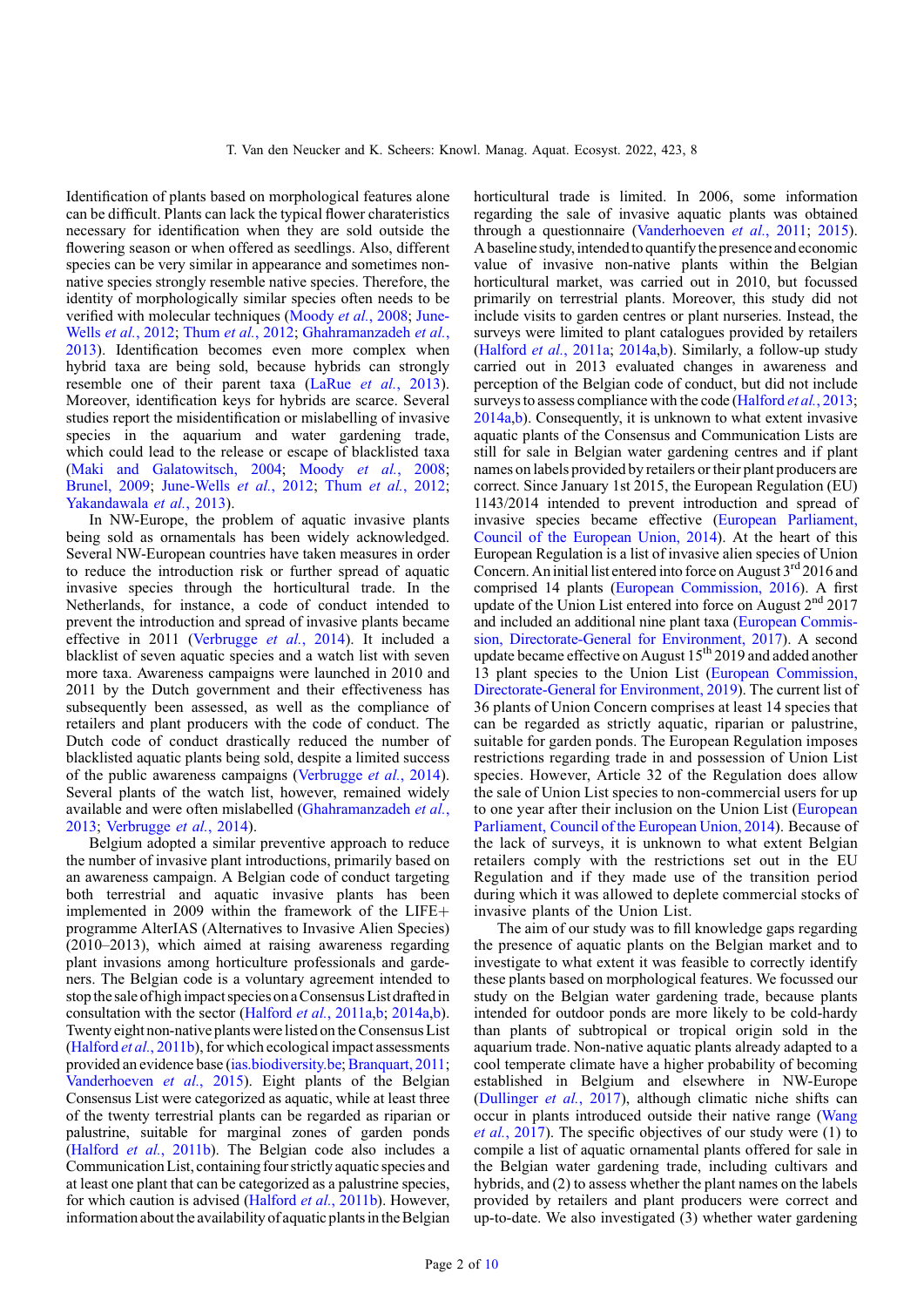centres offered (potentially) invasive taxa included in the Consensus List and the Communication List of the Belgian code of conduct or in the European list of Union Concern. (4) Lastly, we checked for the presence of non-native stowaway plants in display trays.

## 2 Materials and methods

We surveyed a total of 11 Belgian garden centres specialized in selling water gardening items, five in 2016– 2017 and ten in 2020. These were randomly selected from 21 specialized retailers retrieved from an internet search. The garden centres were visited between July 16th 2016 and July 5th 2017 and between July 11th and October 22nd 2020. In 2016–2017, retailer 1 was visited twice (July 16th 2016 and October 7th 2016), retailer 2 was visited three times (August 11th 2016, November 13th 2016 and July 5th 2017), retailer 3 was visited twice (August 11th 2016 and July 5th 2017) and retailers 4 and 5 were visited once (both on April 9th 2017). In 2020, retailers 2, 3, 4 and 5 were revisited and six extra garden centres were surveyed, indicated as retailers 6 to 11. All the garden centres were visited once in 2020: retailers 2, 3 and 6 on July 11th, retailers 4, 5 and 7 on October 3rd, retailer 8 on September 20th, retailer 9 on September 30th, retailer 10 on October 7th and retailer 11 on October 22nd. At each garden centre, we made lists of all aquatic, riparian and palustrine plants offered for sale. Whenever available on the labels, we also recorded information about the plant producers. We used retailer and plant producer codes to safeguard their privacy. All available plants and their labels were photographed. Occasionally, plants were purchased if identification at the retailer location or identification based on photographs proved to be difficult.

We used standard keys [\(Mennema, 1994;](#page-9-0) [Lambinon](#page-8-0) et al., [1998](#page-8-0); [Stace, 2010\)](#page-9-0) and online identification tools provided by the Botanic Garden of Meise ([alienplantsbelgium.be\)](alienplantsbelgium.be) ([Verloove, 2021\)](#page-9-0), Q-bank [\(www.q-bank.eu](www.q-bank.eu)) [\(van Valkenburg](#page-9-0) et al.[, 2013](#page-9-0)) and eFloras (www.efl[oras.org\)](www.efloras.org) [\(eFloras, 2021](#page-8-0)), including the Flora of North America (fl[oranorthamerica.org\)](floranorthamerica.org) (Flora of North America Editorial Committee,  $1993+$ ) and the Flora of China [\(Brach and Song, 2006\)](#page-8-0), to check if the plants offered for sale were identified correctly by the retailers or the plant producers. For the identification of cultivars and hybrids, we relied on the horticultural database of the Royal Horticultural Society (RHS) [\(apps.rhs.org.uk/horticulturalda](apps.rhs.org.uk/horticulturaldatabase) [tabase](apps.rhs.org.uk/horticulturaldatabase)) and descriptions provided by [Brickell \(2016\)](#page-8-0). Additionally, we used several taxon-specific pictorial keys and descriptions available on the internet. For waterlilies (Nymphaeaceae) we consulted the waterlily database of the International Waterlily and Water Gardening Society (IWGS) (<iwgs.org>), the International Waterlily Collection (IWC) ([www.internationalwaterlilycollection.com\)](www.internationalwaterlilycollection.com), the waterlily checklist of Water Gardeners International (WGI) [\(www.](www.watergardenersinternational.org) [watergardenersinternational.org](www.watergardenersinternational.org)) and the website of the renowned hybridizer Latour-Marliac [\(latour-marliac.com](latour-marliac.com)). Online resources consulted to validate the names on the labels of pitcher plants (Sarraceniaceae) included the carnivorous plant names database of the International Carnivorous Plant Society (ICPS) [\(www.carnivourousplants.org](www.carnivourousplants.org)) and the Carnivorous Plant Photo Finder [\(cpphoto](cpphotofiner.com)finer.com).

For irises (Iridaceae) we consulted the Iris Encyclopedia of The American Iris Society ([wiki.irises.org\)](wiki.irises.org) and for cannas (Cannaceae) we used the Wikipedia list of Canna cultivars ([en.wikipedia.org/wiki/List\\_of\\_Canna\\_cultivars\)](en.wikipedia.org/wiki/List_of_Canna_cultivars) and the Royal General Bulbgrowers' Association database [\(www.kavb.nl\)](www.kavb.nl.).

The International Plant Names Index [\(www.ipni.org\)](www.ipni.org) and World Flora Online (www.worldfl[oraonline.org](www.worldfloraonline.org)) were consulted to check if the nomenclature of plant species was correct and up-to-date. The databases of the RHS, the IWGS, the ICPS and the Royal General Bulbgrowers' Association were used to assess the correctness of the horticultural names for cultivars and hybrids on the labels. Plant names in these databases are generally in accordance with the International Code of Nomenclature for Cultivated Plants [\(Brickell](#page-8-0) et al., 2016). We checked whether genus, species epithet and/or cultivar/ hybrid epithet used by retailers and plant producers were complete, up-to-date and correctly spelled, in accordance with the International Code of Nomenclature for Cultivated Plants ([Brickell](#page-8-0) et al., 2016) or the International Code of Nomenclature for algae, fungi, and plants ([Turland](#page-9-0) et al., [2018](#page-9-0)). The List of Union Concern ([European Commission,](#page-8-0) [Directorate-General for Environment, 2019](#page-8-0)) and the Belgian Consensus and Communication Lists [\(Halford](#page-8-0) et al., 2011b) were consulted to check if the surveyed garden centres offered (potentially) invasive taxa included on these lists. Display trays were checked for the presence of submersed and floating nonnative stowaway plants. Plant pots were checked for the presence of stowaway plants included in the Belgian Consensus and Communication Lists or in the European List of Union Concern.

# 3 Results

## 3.1 General observations

285 plant taxa were offered for sale by the retailers surveyed in 2016–2017 and 2020. These comprised 161 wild type species, 51 cultivated varieties, 70 hybrids and three plants that may have been either cultivars or hybrids (Appendix 1). Waterlilies (Nymphaeaceae) were the most numerous, followed by sedges (Cyperaceae) and irises (Iridaceae) [\(Fig. 1](#page-3-0); Appendix 1). It is possible that some plant taxa were not in stock at the time of our surveys during summer and autumn, although several early-blooming plants, such as Cardamine pratensis and Fritillaria meleagris, were still available (Appendix 1). The confidence level of identification was categorized as high for 244 plant taxa (Appendix 1). For 23 plant taxa, the confidence level of identification was categorized as medium. Their identification was more challenging, in most cases because several morphologically similar taxa exist or because their flowers are small and inconspicuous. The confidence level of identification was categorized as low for 18 taxa, because important diagnostic features were missing at the time of our surveys or if their identity needs to be verified with molecular techniques. The validation of some cultivar and hybrid names was problematic, because identification tools were scarce and some hybrids were labelled with unregistered trade names (Appendix 1). All plants were labelled as aquatic plants. The term 'aquatic plant' had clearly been used in its broadest sense ([Santamaría, 2002](#page-9-0)) and comprised true submersed and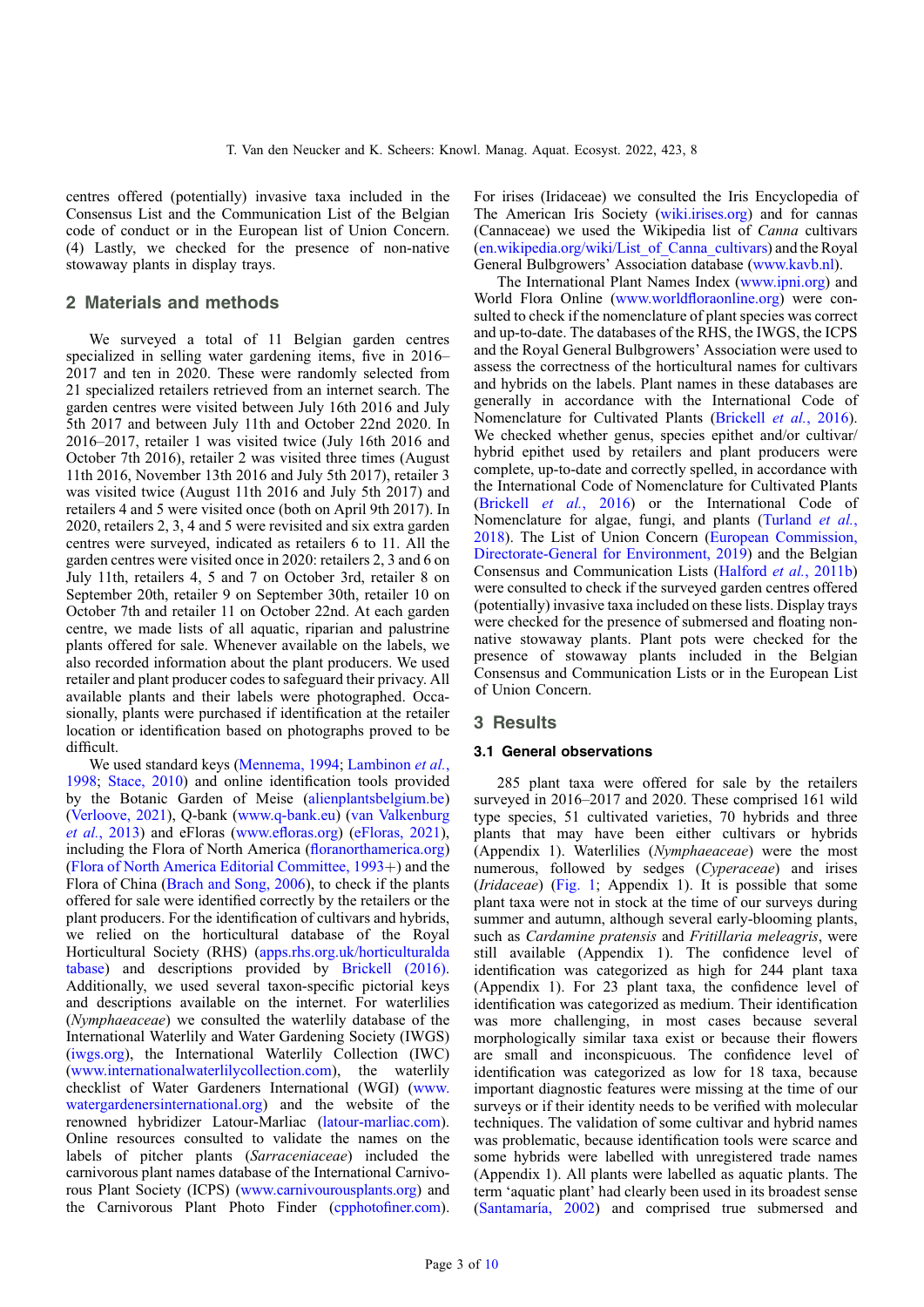<span id="page-3-0"></span>

Fig. 1. Number of plant taxa per family offered for sale by the surveyed retailers.

emersed aquatic plants, floating plants, riparian plants, as well as palustrine plants adapted to grow in waterlogged substrate, although A. italicum could be categorized as a woodland species [\(Verloove, 2021\)](#page-9-0) and A. karataviense grows on limestone scree in its natural environment [\(www.paci](www.pacificbulbsociety.org)ficbulb [society.org\)](www.pacificbulbsociety.org). Plant producer 2 was the most popular plant producer and provided plants and plant labels for four out of five retailers surveyed in 2016–2017 and for nine out of ten retailers surveyed in 2020 (Appendix 1).

#### 3.2 Mislabelling

118 plant taxa (41%) had been mislabelled, because of the use of a taxonomic synonym, an unregistered trade name or a misidentification. The labels of 16 taxa contained two or more types of mistakes, such as a combination of misidentification, misspelling and/or the use of a synonym (Appendix 2).

Misspelling was the most common cause of mislabelling (Appendix 2). 63 plant names were misspelled on the label, including the names with multiple taxonomic errors. In most cases, spelling mistakes were minor typographical errors, limited to one or two letters in the genus, the specific epithet or in the cultivar or hybrid epithet. However, sometimes misspellings were more substantial. For instance, in four cases, cultivar names were represented as hybrids (i.e., the specific epithet was missing). In two other plant names the cultivar epithet was used as a specific epithet (i.e., the specific epithet was missing and the cultivar epithet was not enclosed between single inverted commas). In one unresolved case, listed as Nymphaea tetragona 'Rubra' in Appendices 1 and 2, it is likely that the infraspecific name and the specific epithet were erroneously represented as a hybrid epithet on the labels provided by plant producer 2, both enclosed between single inverted commas. The plants were labelled N. 'Pygmaea Rubra', which occurs as an unchecked name in the IWGS database. However, N. 'Pygmaea Rubra' could be a misspelling of N. pygmaea 'Rubra', which according to the IWGS is a synonym of the cultivar N. tetragona 'Rubra'.

The use of synonyms was another common cause of mislabelling. 38 plant taxa (19 species, 17 cultivars and two hybrids) were labelled with a taxonomic synonym (Appendix 2). The synonymy of most plants was easy to trace with the help of extensive databases such as The Plant List and the IWGS database. Nonetheless, two Sarracenia hybrids were particularly problematic because their names appear to be unresolved. For instance, according to the ICPS, S.'Stevensii' is a synonym of S. x catesbaei, which is a cross between S. flava and S. purpurea. However, a comment posted on the Carnivorous Plant Photo Finder states that the name S. 'Stevensii' is also used for a Dutch hybrid of uncertain parentage, possibly a cross between S. rubra subsp. gulfensis and S. leucophylla. Since the plants were provided by plant producer 2, based in the Netherlands, it cannot be ruled out that plants labelled as S. 'Stevensii' are in fact the Dutch hybrid with uncertain parentage and not the true S. x catesbaei. S. 'Farnhamii' is a problematic name for a cross between S. leucophylla and S. rubra, because in the RHS database this hybrid is being referred to as S. x readei. According to the ICPS database, however, S. x readei is an illegitimate name, because it is a later synonym of S. x farnhamii. We therefore retained the name S. 'Farnhamii' in our list. If S. 'Farnhamii' is valid, then the labelling by plant producer 2 is correct, apart from a minor spelling error (Appendix 2).

Twenty taxa were labelled with unregistered trade names (Appendix 2), which can be considered mislabelling if a registered cultivar or hybrid name exists or if a trade name is used instead of an accepted species name. The trade names Canna Pink, C. Red and C. Yellow were used for plants that most closely resembled C. Toucan® 'Rose', C. Toucan® 'Dark Orange' and C. Toucan® 'Yellow' respectively. These were indicated as varieties of C. generalis ([www.provenwinners.](www.provenwinners.com) [com\)](www.provenwinners.com). However, the name C. generalis is rather problematic in itself, because it could refer to a synonym of C. indica or to C. x generalis, which is an invalidly published horticultural hybrid [\(Maas-van de Kamer and Maas, 2008](#page-9-0)). Hence, in the former case the cannas sold as C. Pink, C. Red and C. Yellow would be cultivars of C. indica and in the latter case they would be varieties of a complex hybrid, which consists of C. glauca, C. indica, C. iridiflora and C. warscewiczii (Patra et al.[, 2008;](#page-9-0) [WCSP, 2020\)](#page-9-0). Two cultivars labelled Nelumbo nucifera 'white' and N. nucifera 'pink' were morphologically identical to N. nucifera 'Alba plena' and N. nucifera 'Rosea plena'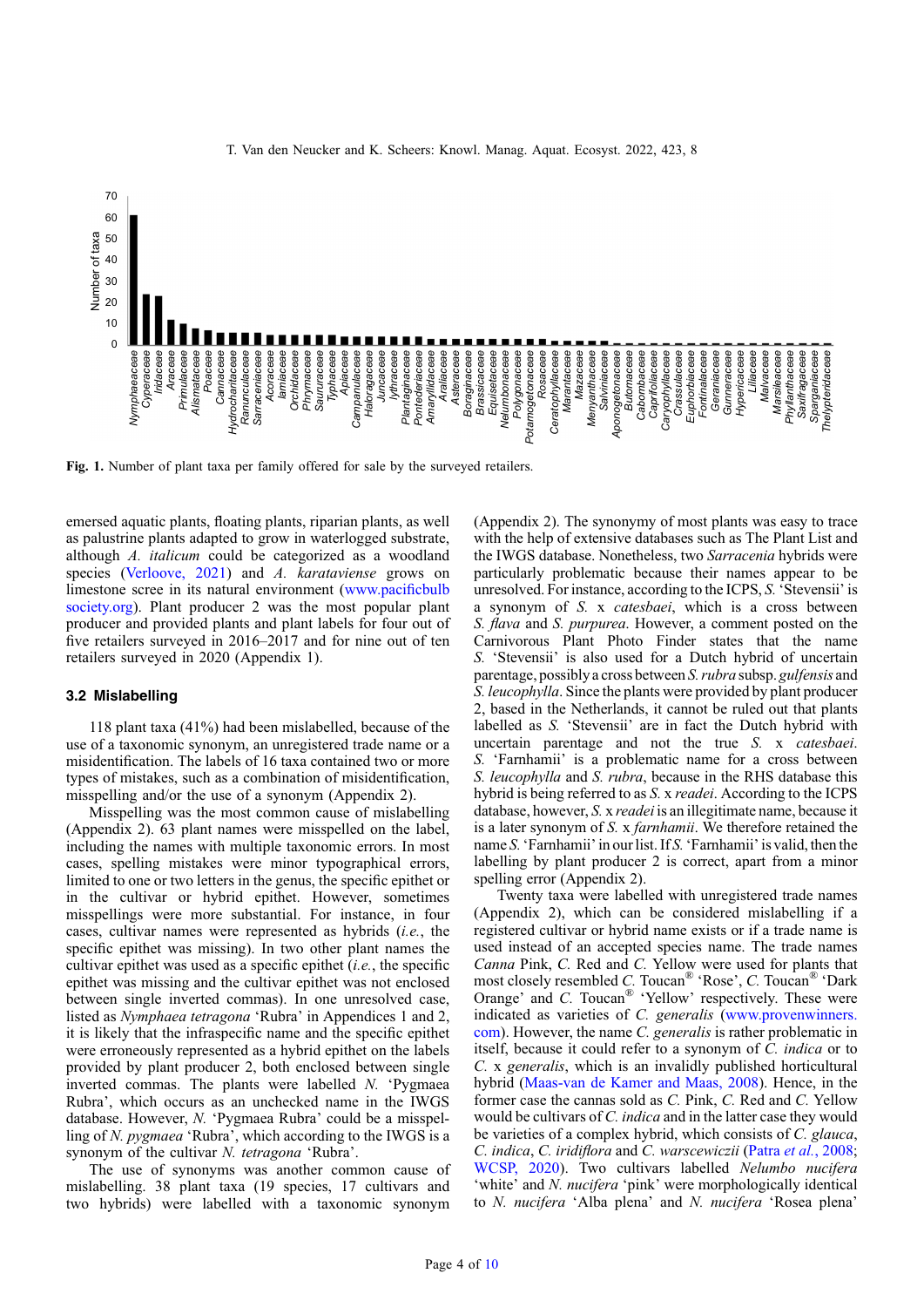<span id="page-4-0"></span>**Table 1.** Number of retailers surveyed in 2016–2017 ( $N=5$ ) and in 2020 ( $N=10$ ) selling species included in the Belgian Consensus and Communication Lists and in the European List of Union Concern. The number of retailers where these species were present as stowaways are added between brackets.

| Plant species         | Retailers 2016–2017 | Retailers 2020 | Belgian Code       | European Regulation |
|-----------------------|---------------------|----------------|--------------------|---------------------|
| Azolla filiculoides   | 3(3)                | 2(6)           | Communication List |                     |
| Cabomba caroliniana   | 1(0)                | 1(0)           |                    | 3 August 2016       |
| Crassula helmsii      | 1(0)                | 2(1)           | Consensus List     |                     |
| Cyperus eragrostis    | 4(0)                | 9(2)           | Consensus List     |                     |
| Egeria densa          | 5(0)                | 5(1)           | Consensus List     |                     |
| Eichhornia crassipes  | 5(0)                | 0(0)           |                    | 3 August 2016       |
| Erythranthe guttata   | 3(0)                | 3(1)           | Consensus List     |                     |
| Gunnera tinctoria     | 5(0)                | 5(0)           |                    | 2 August 2017       |
| Lagarosiphon major    | 1(0)                | 0(2)           | Consensus List     | 3 August 2016       |
| Lemna minuta          | 0(1)                | 0(9)           | Communication List |                     |
| Lysichiton americanus | 3(0)                | 0(0)           | Communication List | 3 August 2016       |
| Salvinia molesta      | 4(0)                | 2(0)           |                    | 15 August 2019      |

respectively. A third Nelumbo cultivar labelled N. nucifera 'red' remains unidentified, because several similar red semidouble flowered cultivars exist. For Mimulus 'Bonfire', the extended hybrid epithet 'Bonfire Red' had been used on labels provided by plant producer 2. 'Bonfire Red' refers to the red flower colour of this selected clone of M. x hybridus, which is a fertile hybrid of M. cupreus and M. x smithii [\(Vallejo-Marín,](#page-9-0) [2012](#page-9-0)). Several Nymphaea were labelled with the unregistered names: N. 'Odorata Alba', N. 'Perry's Magnificent', N. 'Peter Slocum', N. 'Rubra punctata', N. 'Tropical Pink', N. 'Venusta' and N. 'Yellow Supan'. These were probably hybrids, because a species epithet was missing and the trade name was represented as a hybrid epithet, enclosed between single inverted commas, but it was not possible to find a definite match with registered hybrids. A part of the names of two other Nymphaea hybrids, N. 'Odorata Sulphurea' and N. 'Perry's Fire Opal', was missing. A variegated cultivar of Lysimachia punctata was labelled L. variegata and was a definite match with the registered cultivar L. punctata 'Alexander'. Myriophyllum simulans was mislabelled M. propium by plant producer 1. The trade name M. brasiliensis was used for an unidentified Myriophyllum species. In accordance with information provided by Q-bank, plants sold as M. brasiliensis should not be confused with M. brasiliense, since the latter is a synonym of M. aquaticum.

Misidentifications were rare. Only thirteen taxa had been misidentified bythe retailers orthe plant producers (Appendix 2). In 2016, plastic cups containing Ceratophyllum submersum were mislabelled C. demersum by plant producer 2, whereas in 2017 the plastic cups were simply labelled Ceratophyllum, without specific epithet. The inflorescence and leaf characteristics of available Gunnera showed that G. tinctoria was consistently misidentified as G. manicata, while a picture on the labels provided by plant producer 2 showed leaves, leaf stems and an inflorescence of the true G. manicata, as described by [Sykes](#page-9-0) [\(1969\)](#page-9-0). Orchids sold as Dactylorhiza praetermissa were most likely *D*. x *grandis*, a cross between *D. fuchsii* and D. praetermissa, based on the clustering of leaves along the lower half of the stem, up to six bract-like leaves along the stem and a compact cylindrical inflorescence with pale flowers ([Stace, 2010\)](#page-9-0). Plants offered as Spiranthes cernua 'Chadds Ford' were likely S. cernua 'Chadd's Ford' x S. odorata, based on the timing of flowering and the rounded lip of the flowers ([Gravendeel, 2016\)](#page-8-0). Plants sold as Mimulus luteus – now Erythranthe lutea – matched the description of E. guttata. Their flowers never showed red blotches on the corolla lobes and the corolla throat was always closed by two boss-like swellings on the lower lip, while E. lutea has one or more red blotches on the corolla and an open throat ([Stace, 2010;](#page-9-0) [Verloove, 2021](#page-9-0)). All surveyed retailers consistently misidentified and mislabelled Salvinia molesta as S. natans, even though the distinction between the S. *auriculata* complex – which includes S. *molesta* – and S. *natans* is fairly easy based on leaf characteristics ([Verloove, 2021](#page-9-0)). Plants sold as Vallisneria gigantea were tentatively referred to as Vallisneria sp. in Appendices 1 and 2, since morphological features alone do not allow to reliably separate Vallisneria species (Les et al.[, 2008\)](#page-9-0). Finally, pitcher morphology and a vertical position of the operculum suggests that plants labelled Sarracenia leucophylla were in fact hybrids, with *S. purpurea* as one of the parent taxa. These plants most closely resembled S. 'Barba'. Interestingly, a genuine S. leucophylla was depicted on the labels provided by plant producer 2.

## 3.3 Taxa of the Belgian consensus and communication lists

Five species of the Belgian Consensus List  $-$  Crassula helmsii, Cyperus eragrostis, Egeria densa, Erythranthe guttata and *Lagarosiphon major*  $-$  were sold by one or more retailers during the 2016–2017 survey. However, L. major was no longer sold during the 2020 survey (Tab. 1; Appendix 1). C. eragrostis was sold as C. alternifolius, while the distinctive inflorescence of the former species ([Verloove, 2021\)](#page-9-0) was clearly depicted on the labels provided by plant producer 2. Crassula helmsii and Egeria densa were always labelled with the synonyms C. recurva and Elodea densa respectively. As mentioned earlier, Erythranthe guttata was mislabelled as Mimulus luteus. Two species of the Belgian Communication List  $-$  Azolla filiculoides and Lysichiton americanus  $-$  were available, although the latter was only found during the 2016–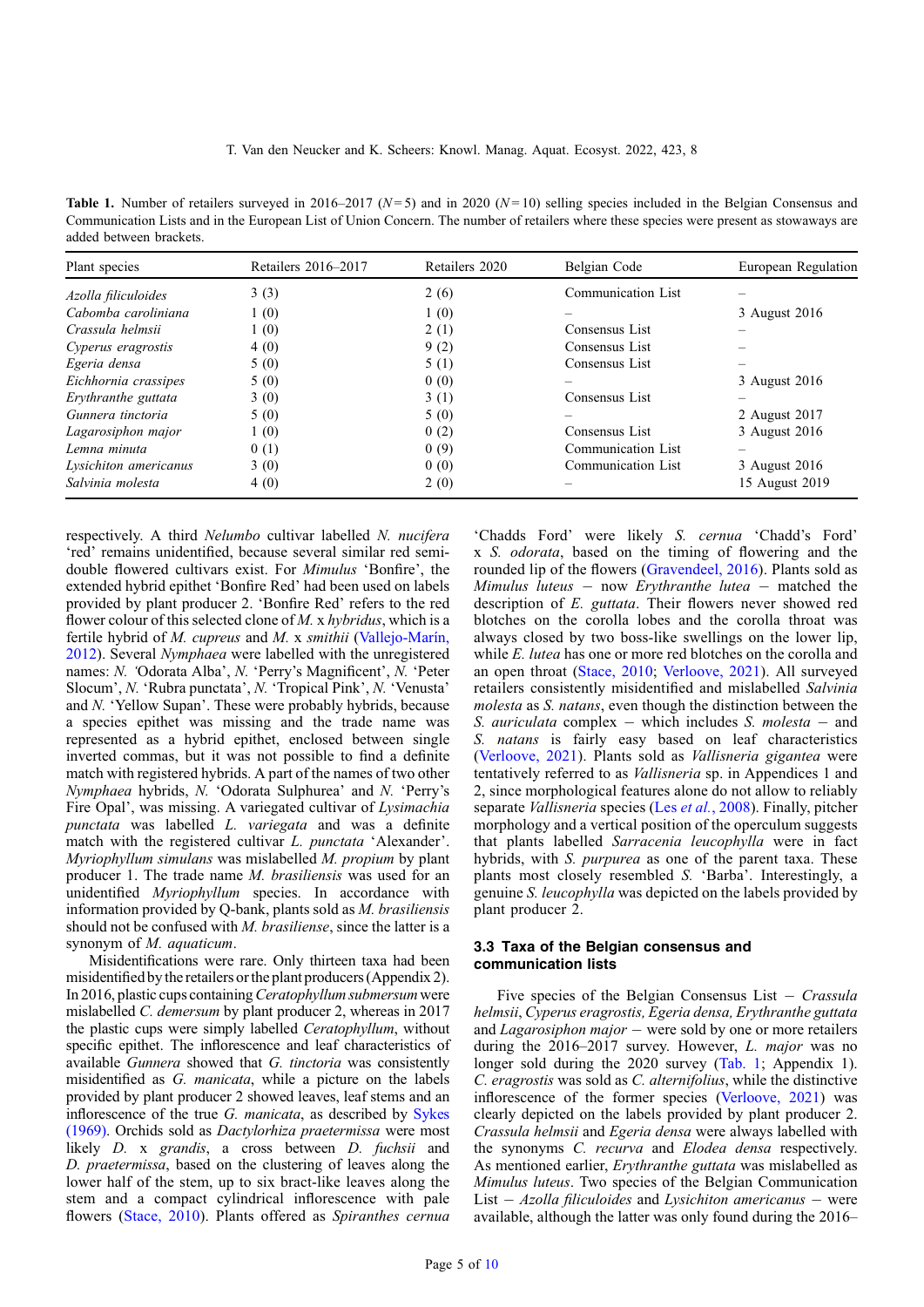2017 survey. Azolla filiculoides had been consistently mislabelled A. caroliniana, which is a taxonomic synonym ([Evrard and Van Hove, 2004](#page-8-0)). Only A. filiculoides has thus far been reported from Belgium, but it should be noted that Azolla species are difficult to identify based on morphological features ([Verloove, 2021\)](#page-9-0). Therefore, the presence of similar species such as A. cristata cannot be excluded. Azolla cristata has been collected in Italy and the name A. *caroliniana* has also been used for A. cristata in the past ([Lastrucci](#page-9-0) et al., 2019). None of the hybrids offered for sale were derived from Consensus or Communication List species.

#### 3.4 Taxa of the European Union List

Six species of the European Union List ([European](#page-8-0) [Commission, Directorate-General for Environment, 2019](#page-8-0)) - Cabomba caroliniana, Eichhornia crassipes, Gunnera tinctoria, Lagarosiphon major, Lysichiton americanus and Salvinia molesta – were offered for sale at one or more retailers during the 2016–2017 survey, although within a transition period that allowed retailers to sell their old stock. During the 2020 surveys, however, only C. caroliniana, G. tinctoria and S. molesta were still being sold by the surveyed retailers [\(Tab. 1](#page-4-0); Appendix 1). *Eichhornia crassipes* and the aforementioned L. americanus were labelled correctly, whereas *C. caroliniana* was labelled correctly in 2016, but in 2017 the specific epithet was missing. Lagarosiphon major was always labelled with the synonym Elodea crispa. As mentioned earlier, Gunnera tinctoria was consistently misidentified as G. manicata and Salvinia molesta was always misidentified as S. natans. None of the hybrids offered for sale were derived from European Union List species.

#### 3.5 Stowaway plants

During the survey in 2016–2017, six stowaway species were recorded in display trays at the surveyed retailers, including the native Lemna minor, L. trisulca and Spirodela polyrhiza and the non-native Azolla filiculoides, Egeria najas and L. minuta. A. filiculoides and L. minuta are on the Belgian Communication List [\(Tab. 1\)](#page-4-0). Lemna minor was found at all retailers, while L. minuta and L. trisulca were only recorded at retailers 1 and 2 respectively. S. polyrhiza was observed in display trays at retailers 2, 3 and 4. E. najas was found only at retailer 4. A. filiculoides was present as a stowaway in display trays and in plastic cups with C. demersum at retailers 1, 4 and 5. In 2020, eight floating and submerged species were found as stowaways in display trays, including the native Lemna minor, Myriophyllum spicatum and Spirodela polyrhiza and the nonnative Azolla filiculoides, Egeria densa, Lagarosiphon major, Landoltia punctata and Lemna minuta. Lemna minor was found at all surveyed retailers, while M. spicatum was only recorded at retailers 5 and 6 and S. polyrhiza at retailers 5, 8 and 11. The non-native species L. punctata was not recorded in 2016–2017, but was found at retailers 4, 5 and 10 in 2020. European Union List species L. major was recorded as a stowaway at retailers 3 and 7. The Belgian Communication List species A. filiculoides and L. minuta were widely present as stowaways in 2020. A. filiculoides was found in display trays at six retailers and L. minuta was found at nine out of ten

surveyed retailers. Belgian Consensus List species E. densa was found as a stowaway at retailer 6. Three more species of the Belgian Consensus List - Crassula helmsii, Cyperus eragrostis and Erythranthe guttata - were observed as stowaways in pots with plants intended for sale. C. helmsii and E. guttata were found as stowaways at retailer 6 and C. eragrostis was recorded as a stowaway at retailers 6 and 8 [\(Tab. 1\)](#page-4-0).

### 4 Discussion

Our study provides an overview of aquatic, riparian and palustrine plants offered for sale on the Belgian horticultural market and could serve as a baseline for future monitoring. The majority of plants offered for sale at the surveyed water gardening centres were wild type species, but a large proportion were cultivars or hybrids. The availability of a large selection of cultivars and hybrids indicates that special colour and shape variations are characteristics sought after by water gardeners. Consequently, propagule pressure of popular cultivars and hybrids may be relatively high. Moreover, aberrant traits may negatively or positively affect the survivability and the establishment potential of cultivars and hybrids outside the protective environment of gardens. Variegation or partial albinism, for instance, may result in reduced vigour and survivability, because the loss of chlorophyll pigments interferes with photosynthesis [\(Kumari](#page-8-0) et al.[, 2009\)](#page-8-0). However, (partial) albinism in plants is often unstable and usually reverts back out ([Delool and](#page-8-0) [Tilney-Bassett, 1986](#page-8-0); [Kumari](#page-8-0) et al., 2009). In some cases, white leaf variegation may even be a beneficial trait, because it may mimic insect tunnelling damage to discourage additional insect attacks [\(Lev-Yadun, 2014](#page-9-0)). Moreover, several studies have shown that under certain environmental conditions cultivars may outperform wild type plants in terms of biomass or seed production [\(Wilson and Mecca, 2003](#page-9-0); [Schröder and](#page-9-0) [Prasse, 2013](#page-9-0)). The invasive potential of hybrids may vary as well. Numerous examples of invasive hybrid plants have been documented. The invasion success of hybrids has been attributed to increased genetic variation, which may allow rapid adaptations to their environment and increase their fitness ([Ellstrand and Schierenbeck, 2000;](#page-8-0) [Reed and Frankham, 2003;](#page-9-0) [Blair and Hufbauer, 2010;](#page-7-0) [LaRue](#page-8-0) et al., 2013; [Wasekura](#page-9-0) et al., [2016](#page-9-0)). Hybrid waterlilies (Nymphaeaceae) formed the largest group of taxa offered for sale in the Belgian water gardening trade, but popular clones are typically sterile [\(Holmes, 2011](#page-8-0)). Sterile hybrids may have less invasive potential, because of their inability to produce seeds or to hybridize with native species, although some may still be able to maintain viable populations or even expand their range through vegetative reproduction ([Santamaría, 2002;](#page-9-0) [Eckert](#page-8-0) et al., 2016). The voluntary Belgian code of conduct does apply to cultivated varieties and hybrids derived from Consensus List species ([Halford](#page-8-0) et al., 2014a). However, none ofthe cultivars and hybrids offered for sale bythe surveyed retailers were derived from species represented on the Belgian Consensus and Communication Lists.

The validation of plant names on the labels of Belgian retailers was usually fairly straightforward with the aid of standard identification keys and internet resources. Validation of cultivar and hybrid names was more challenging than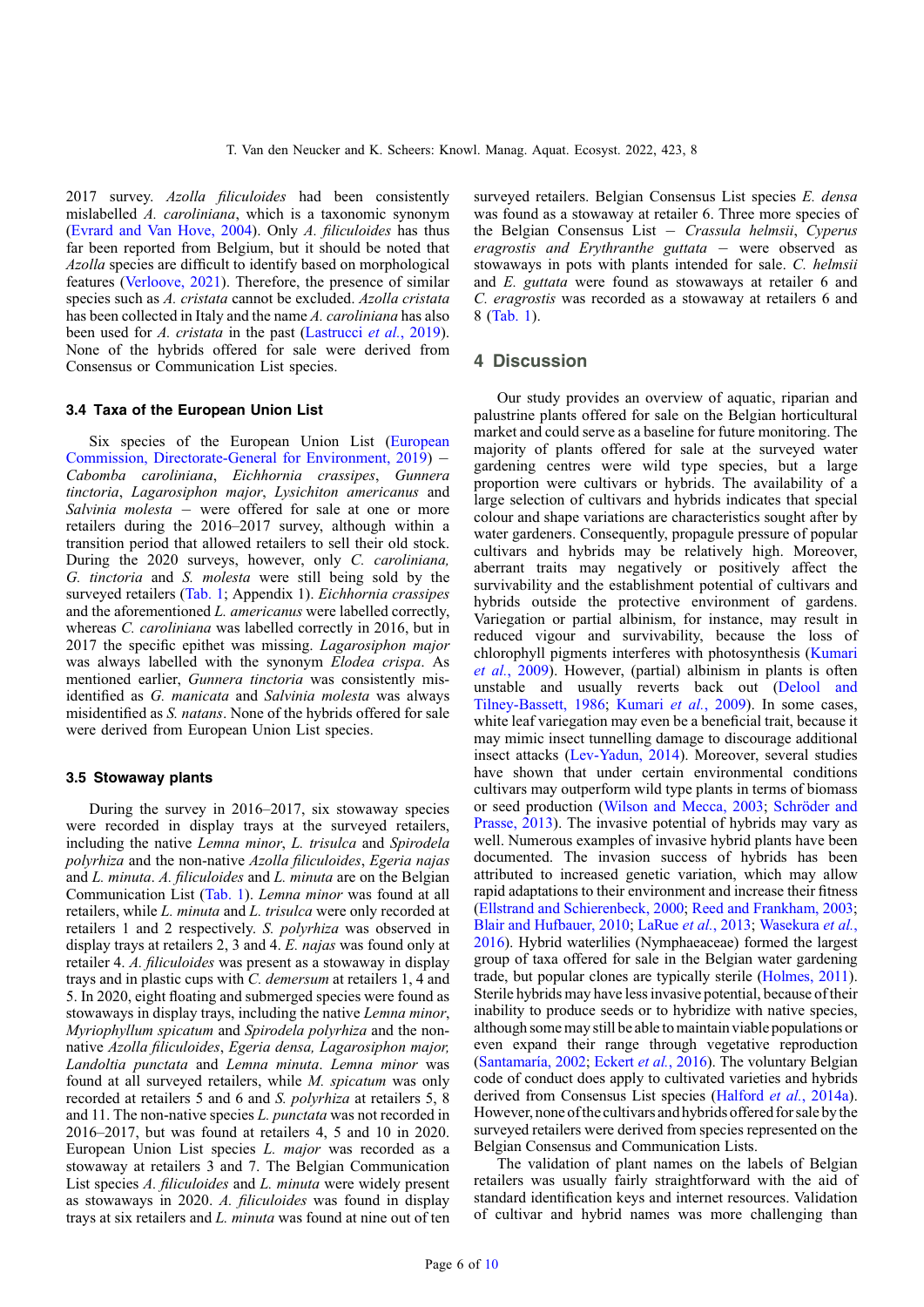validation of species names, because identification keys for cultivars and hybrids are scarce. However, a photo of the flower on the label or the flower itself, in combination with a registered horticultural name, allowed for comparison with flower photos retrieved from internet sources. This double control allowed to filter out any obvious mistakes in cultivar or hybrid names. Flower photos on the labels could often serve as a double control for wild type plants as well and were useful for the identification of plants that were not in bloom at the time of the survey, although in such cases a thorough examination of vegetative characteristics was carried out, because occasionally the photo and the name on the label did not correspond with the actual plant offered for sale. When a plant was labelled with an unregistered trade name, a double control was not possible and the identification was merely based on comparing photos. Consequently, several cultivars and hybrids labelled with trade names could not be identified with absolute certainty. Occasionally, validation was further complicated because of discrepancies between the consulted databases and the occurrence of taxonomically unresolved names. Nonetheless, the identity of only a small number of plants in our list remained uncertain. The identity of morphologically similar species and plants that were not in bloom at the time of our survey could be further investigated with molecular techniques in a follow-up study [\(Moody](#page-9-0) et al., 2008; [June-Wells](#page-8-0) et al., [2012](#page-8-0); Thum et al.[, 2012](#page-9-0); [Ghahramanzadeh](#page-8-0) et al., 2013). Molecular techniques could also be useful to investigate whether the number of hybrids offered for sale was underestimated, since hybrid plants may strongly resemble one of their parent taxa ([LaRue](#page-8-0) et al., 2013; [Kabátová](#page-8-0) et al., 2014; Ciotir et al.[, 2017](#page-8-0)).

Several studies have reported mislabelling of aquatic plants [\(Maki and Galatowitsch, 2004;](#page-9-0) [Moody](#page-9-0) et al., 2008; [Brunel, 2009;](#page-8-0) [June-Wells](#page-8-0) et al., 2012; Thum et al.[, 2012](#page-9-0); [Yakandawala](#page-9-0) *et al.*, 2013) and our results indicate that this problem persists in the Belgian water gardening trade. More than one third of the plant taxa available for sale were mislabelled, which was a consequence of misspelling, the use of a taxonomic synonym, misidentification, the use of an unregistered trade name, or a combination of these types of mistakes. The most common mistakes were minor typographical errors that still allowed an unambiguous identification. The use of taxonomic synonyms was another common mistake, but the valid names were usually easy to trace with the aid of internet resources. Typographical errors and the use of synonyms were therefore generally less problematic compared to misidentifications. Misidentifications and the use of unregistered trade names were relatively rare. Although there is no legal obligation to register a name for cultivars or hybrids, the use of an unregistered trade name can be considered mislabelling if a registered name exists or if a trade name is used instead of an accepted species name. It is not clear why retailers and plant producers sometimes used unregistered trade names if a registered name was available. The original name tag provided by the plant producers or hybridizers may have been lost in transport or the use of the registered name may have been considered commercially unimportant. Some hybridizers may not register their hybrids in order to keep the parentage secret. Nonetheless, hybridizers should be encouraged to register their hybrids, because registration would facilitate the traceability of the hybrid formulas. The hybrid

formulas are required in order to check whether hybrids are derived from species included in the Belgian Consensus and Communication Lists. It is unknown to what extent retailers and plant producers were aware of mistakes on the plant labels, although according to [Verbrugge](#page-9-0) et al. (2014), retailers occasionally prefer to use erroneous names over valid names if their customers are more familiar with the former. Retailers and plant producers may perceive validation of plant names and keeping track of taxonomic progress as time consuming and commercially unimportant. Therefore, retailers and plant producers may not feel inclined to check the spelling or the validity of names on the original name tags provided by plant producers or hybridizers. Nonetheless, guidelines compiled by the European and Mediterranean Plant Protection Organization (EPPO) encourage retailers and plant producers to correctly identify the plants that are being traded. The EPPO also advises to accurately label plants with the correct name in order to avoid confusion ([EPPO, 2009\)](#page-8-0).

[Maki and Galatowitsch \(2004\)](#page-9-0) and Thum et al. [\(2012\)](#page-9-0) have expressed concerns that mislabelling may lead to the continued sale of prohibited aquarium and pond plants. These concerns may be valid for the Belgian water gardening trade as well. During our first survey in 2016–2017, we encountered six plant species that are currently regulated in Europe ([European](#page-8-0) [Commission, Directorate-General for Environment, 2019\)](#page-8-0). Four of these - Cabomba caroliniana, Eichhornia crassipes, Lagarosiphon major and Lysichiton americanus - were included in the initial European Union List that became effective on August 3rd 2016 [\(European Commission, 2016\)](#page-8-0). However, the trade in these species was not illegal at the time of the first survey. The first survey in 2016–2017 was carried out within a transition period during which Article 32 of Regulation (EU) 1143/2014 allowed retailers to deplete their old stock ([European Parliament, Council of the European](#page-8-0) [Union, 2014](#page-8-0)). Lagarosiphon major was always mislabelled and C. caroliniana was mislabelled in 2017. Two other Union List species, Gunnera tinctoria and Salvinia molesta, were also consistently mislabelled, but were not subjected to selling restrictions at the time of the 2016–2017 surveys. Both species were added to the European List afterwards ([European](#page-8-0) [Commission, Directorate-General for Environment, 2017;](#page-8-0) [2019](#page-8-0)). However, in 2020, C. caroliniana, G. tinctoria and S. molesta were still being sold, even though the transition period provided in EU Regulation 1143/2014 had expired and the trade in these plants was prohibited ([European Commis](#page-8-0)[sion, Directorate-General for Environment, 2019\)](#page-8-0). In 2016– 2017, five species of the Belgian Consensus List  $-$  Crassula helmsii, Cyperus eragrostis, Egeria densa, Erythranthe guttata and L.  $major$  – and two species of the Communication List – Azolla filiculoides and L. americanus – were offered for sale by one or more of the surveyed retailers. These were still being sold in 2020, except *L. americanus*. All five available species of the Belgian Consensus List and A. filiculoides were consistently mislabelled.

It is not clear whether retailers purposely made use of the permission to sell old stock under Article 32 of EU Regulation 1143/2014 and if they were aware that some of the Union List species were mislabelled. However, there were no indications that plants were deliberately mislabelled to mislead customers or government officials and scientists tasked with monitoring the trade, since the vast majority of mislabelled taxa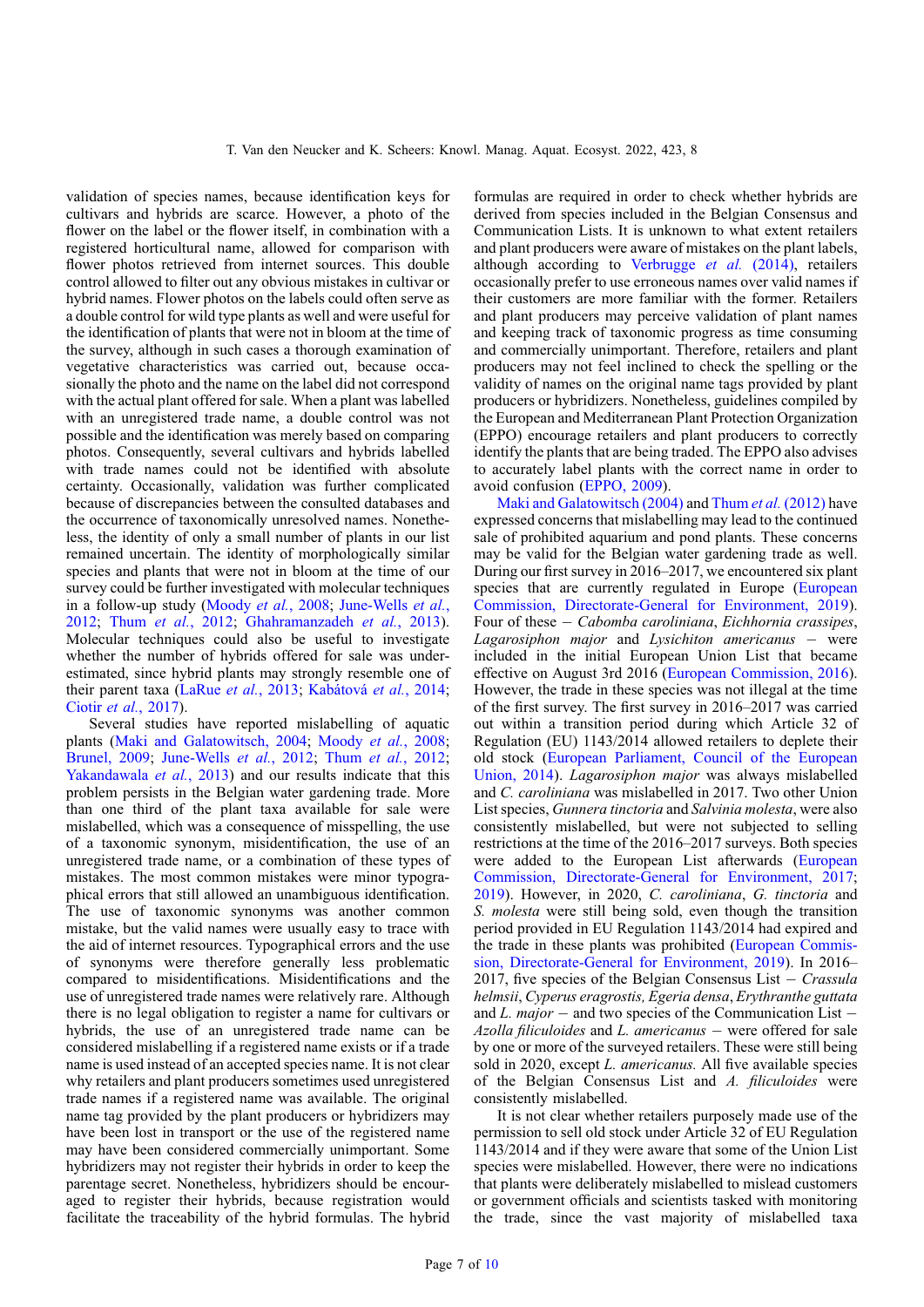<span id="page-7-0"></span>encountered during both surveys do not occur on the European Union List. The sale of the plants included in the Belgian Consensus and Communication Lists was not illegal, because the Belgian code of conduct is a voluntary agreement ([Halford](#page-8-0) *et al.*, 2011a,b, [2014a,b](#page-8-0)) and  $-$  as mentioned earlier - at the time of the first survey in 2016–2017 retailers were allowed to clear old stock of L. major and L. americanus, which also occur on the European Union List. Nonetheless, our study indicates that the Belgian voluntary code was ineffective to prevent the sale of some (potentially) invasive species included in the Consensus and Communication Lists, possibly because an insufficient number of retailers and plant producers endorsed the code or because they were unaware of mistakes on the labels. It is unknown whether any of the surveyed retailers or the plant producers had endorsed the Belgian voluntary agreement. It should be noted that several aquatic, riparian and palustrine plants of the Belgian Consensus List and the European Union List that were available during the survey conducted by [Halford](#page-8-0) et al. (2011a), including Hydrocotyle ranunculoides, Ludwigia grandiflora, L. peploides, Myriophyllum aquaticum, M. heterophyllum and Impatiens glandulifera were never observed during our surveys, which may be attributed to the implementation of the Belgian code of conduct and the European Regulation. Also, in 2020, the European Union List species Eichhornia crassipes, Lagarosiphon major and Lysichiton americanus were no longer sold by the surveyed retailers.

Besides plants intended for sale, display trays often harboured stowaway plants. European Union List species Lagarosiphon major was still present as a stowaway in 2020, although the species was no longer for sale at the surveyed retailers. Stowaway floating plants, including the Belgian Communication List species Azolla filiculoides and Lemna minuta, sometimes adhered to the plastic pots of plantsintended for sale when they were lifted out of the display trays. Plastic cups with submerged plants were sometimes contaminated with the Belgian Communication List species A. filiculoides. Occasionally, the Belgian Consensus List species Crassula helmsii, Cyperus eragrostis and Erythranthe guttata were found as stowaways in pots with plants intended for sale. Consequently, contamination of plastic pots and cups may lead to the inadvertent release of potentially invasive aquatic plants into garden ponds [\(Maki and Galatowitsch, 2004](#page-9-0)).

[Halford](#page-8-0) et al. (2014a) indicated that limited resources prevented them from carrying out country-wide surveys after the implementation of the Belgian code of conduct. Surveys to assess whether plants of the Belgian Consensus List and the European Union List are withdrawn from sale and the possibility of applying molecular techniques will depend on the availability of funding and specialized personnel. Nonetheless, our study shows that monitoring the water gardening trade is feasible with limited resources, since specialized water gardening centres represent only a small minority compared to the large number of non-specialized garden centres [\(Halford](#page-8-0) et al., 2014a; [Verbrugge](#page-9-0) et al., 2014). Moreover, the number of aquatic plant producers is limited. A single plant producer based in the Netherlands provided plants for four out of five retailers surveyed in 2016–2017 and nine out of ten retailers surveyed in 2020 and was observed to be the only plant producer of a large number of non-specialized Belgian garden centres as well (pers. obs.). Therefore, monitoring a small number of specialized water gardening centres could provide a representative overview of aquatic, riparian and palustrine plants available on the Belgian horticultural market, since non-specialized garden centres are likely to sell only a small selection of pond plants. Also, it would require little effort to inform the small number of plant producers about mislabelled plants, which may simplify the prevention of the trade in invasive taxa in Belgium. Furthermore, focussing surveys solely on aquatic plants featuring on the Belgian Consensus and Communication Lists and on the European Union List may provide an efficient monitoring strategy, since most of them are identifiable with standard keys and internet resources. Since several species of the Belgian Consensus and Communication Lists and of the European Union List were mislabelled, our study implies that mere scanning of catalogues  $-$  a method applied by [Halford](#page-8-0) *et al.*  $(2011a) -$  is insufficient to monitor the trade.

Our study shows that surveys are essential to assess the effectiveness of the regulations and voluntary codes of conduct that apply in Belgium. Besides imposing selling restrictions and ensuring the correct labelling of plants, biosecurity and phytosanitary measures should be put in place in order to prevent the introduction or spread of potentially invasive nonnative species through the water gardening trade.

Acknowledgements. We are grateful to James Bennett (IWGS) for clarifying the taxonomic status of several Nymphaea species and hybrids. Ward Vercruysse (INBO), Filip Verloove (Botanical Garden Meise), Jonas Pottier (UA), Steven Jacobs (UA) and Johan L.C.H. van Valkenburg (NVWA) assisted with the identification of several plant taxa. Tim Adriaens (INBO), the reviewers and the editor are thanked for improving our manuscript.

#### Supplementary Material

Appendix 1. List of plants offered for sale by the surveyed retailers in 2016–2017 and in 2020. Plant families, taxon categories and confidence levels of identification are also given. Taxa of the Belgian Consensus and Communication Lists and the European Union List are indicated separately. \*In 2020, surveys of retailers 2 and 3 were limited to submersed and floating plants and taxa of the Belgian Consensus and Communication Lists and the European List of Union Concern.

Appendix 2. List of mislabelled plants encountered during the surveys of 2016–2017 and 2020. The erroneous names used on the labels are listed separately for each plant producer. The taxon categories, types of taxonomic errors and confidence levels of identification are also given.

The Supplementary Material is available at [https://www.kmae.](https://www.kmae.org/10.1051/kmae/2022001/olm) [org/10.1051/kmae/2022005/olm.](https://www.kmae.org/10.1051/kmae/2022001/olm)

## **References**

- Barbier EB, Knowler D, Gwatipedza J, Reichard SH, Ransom Hodges A. 2013. Implementing policies to control invasive plant species. BioScience 63: 132–138.
- Blair AC, Hufbauer RA. 2010. Hybridization and invasion: one of North America's most devastating invasive plants shows evidence for a history of interspecific hybridization. Evol Appl 3: 40–51.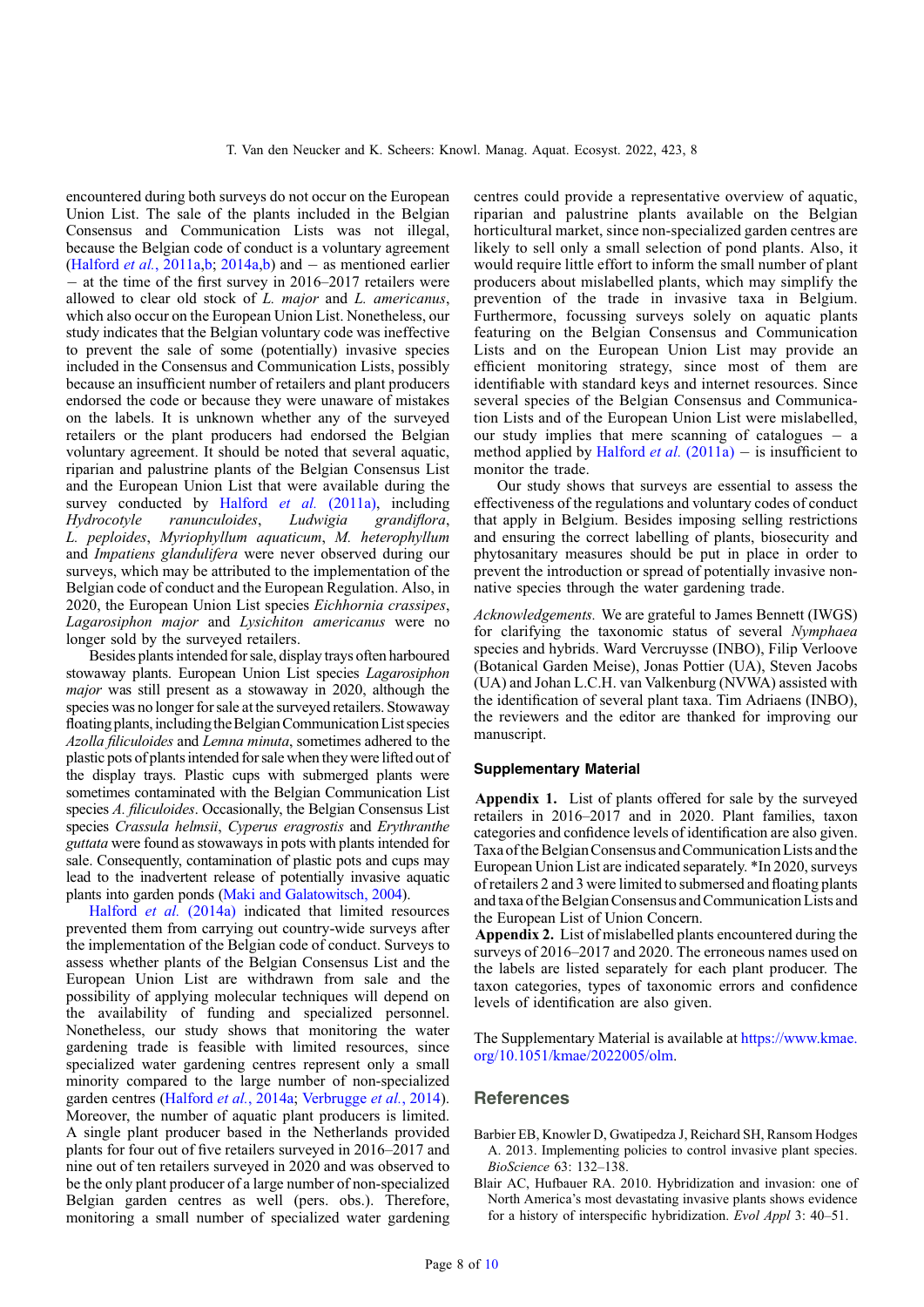- <span id="page-8-0"></span>Brach AR, Song H. 2006. eFloras: New directions for online floras exemplified by the Flora of China Project. Taxon 55: 188–192.
- Branquart E. 2011. Alert, black and watch lists of invasive species in Belgium. Harmonia version 1.2, Belgian Forum on Invasive species. Last accessed on 1 August 2020 from: <http://ias.biodiversity.be>.
- Brickell CD, Alexander C, Cubey JJ, et al., 2016. International Code of Nomenclature for Cultivated Plants, Ninth Edition, Scripta Horticulturae 18, International Society for Horticultural Science (ISHS), Leuven, Belgium, 190 p.
- Brickell C. 2016. RHS A-Z encyclopedia of plants and flowers, The Royal Horticultural Society, 4th edition, Dorling Kindersley, Ltd., 1120 p.
- Brunel S. 2009. Pathway analysis: aquatic plants imported in 10 EPPO countries. Bull OEPP 39: 201–213.
- Ciotir C, Szabo J, Freeland J. 2017. Genetic characterisation of cattail species and hybrids (Typha spp.) in Europe. Aquat Bot 141: 51–59.
- Delool RAH, Tilney-Bassett RAE. 1986. Germinal reversion in three variegated-leaf mutants of Antirrhinum majus L. J Hered 77: 236–240.
- Dehnen-Schmutz K, Touza J. 2008. Plant invasions and ornamental horticulture: pathway, propagule pressure and the legal framework. In: Teixeira da Silva JA, ed. Floriculture, Ornamental and Plant Biotechnology. Advances and Topical Issues, First Edition, Volume V, Global Science Books, Ltd., 15–21.
- Dullinger I, Wessely J, Bossdorf O, et al. 2017. Climate change will increase the naturalization risk from garden plants in Europe. Glob Ecol Biogeogr 26: 43–53.
- Eckert CG, Dorken ME, Barrett SCH. 2016. Ecological and evolutionary consequences of sexual and clonal reproduction in aquatic plants. Aquat Bot 135: 46–61.
- eFloras. 2021. Missouri Botanical Garden, St. Louis, MO and Harvard University Herbaria, Cambridge, MA. Last accessed on 19 November 2021 from: [http://www.e](http://www.efloras.org.)floras.org.
- Ellstrand NC, Schierenbeck KA. 2000. Hybridization as a stimulus for the evolution of invasiveness in plants? Proc Natl Acad Sci USA 97: 7043–7050.
- EPPO. 2009. EPPO guidelines onthe development of a Code of conduct on horticulture and invasive alien plants. Bull OEPP 39: 263–266.
- European Commission. 2016. Commission Implementing Regulation (EU) 2016/1141 of 13 July 2016 adopting a list of invasive alien species of Union concern pursuant to Regulation (EU) No 1143/ 2014 of the European Parliament and of the Council. Official Journal of the European Union L 189/4.
- European Parliament, Council of the European Union. 2014. Regulation (EU) No 1143/2014 of the European Parliament and of the Council of 22 October 2014 on the prevention and management of the introduction and spread of invasive alien species. Official Journal of the European Union L 317/35.
- European Commission, Directorate-General for Environment. 2017. Commission implementing Regulation (EU) 2017/1263 of 12 July 2017 updating the list of invasive alien species of Union concern established by Implementing Regulation (EU) 2016/1141 pursuant to Regulation (EU) No 1143/2014 of the European Parliament and of the Council. Official Journal of the European Union L 182/37.
- European Commission, Directorate-General for Environment. 2019. Commission Implementing Regulation (EU) 2019/1262 of 25 July 2019 amending Implementing Regulation (EU) 2016/1141 to update the list of invasive alien species of Union concern. Official Journal of the European Union L 199/1.
- Evrard C, Van Hove C. 2004. Taxonomy of the American Azolla species (Azollaceae): A critical review. Syst Geogr Pl 74: 301–318.
- Flora of North America Editorial Committee (eds.). 1993+. Flora of North America North of Mexico. 20+ vols. New York and Oxford.
- Francis RA. 2012. Handbook of global freshwater invasive species. Earthscan, London, New York, 456p.
- Ghahramanzadeh R, Esselink G, Kodde LP, et al. 2013. Efficient distinction of invasive aquatic plant species from non-invasive related species using DNA barcoding. Mol Ecol Resour 13: 21–31.
- Gravendeel B. 2016. New lady's tresses orchids in The Netherlands and Belgium. De Levende Natuur 117: 203–206.
- Halford M, Heemers L, Dierickx M, Van Wesemael D, Mathys C, Mahy G. 2014a. How to implement a voluntary code of conduct on invasive alien plants in consultation with the horticultural sector. Lessons learned from the AlterIAS LIFE+ project [2010–2013]. Discussion paper. LIFE+ Information and Communication. AlterIAS Project. 30 p.
- Halford M, Heemers L, Dierickx M, Van Wesemael D, Mathys C, Mahy G. 2013. Perception of invasive alien plants by the horticultural sector in Belgium: the AlterIAS project and the changes of attitudes after four years of awareness-raising. Final report. University of Liège Gembloux Agro BioTech, Belgium. 31 p.
- Halford M, Heemers L, Mathys C, Vanderhoeven S, Mahy G. 2011a. Socio-economic survey on invasive ornamental plants in Belgium. Final report. LIFE+ Information and Communication. AlterIAS project. Biodiversity and Landscape Unit, University of Liège Gembloux Agro-Bio Tech. 31 p.
- Halford M, Heemers L, Van Wesemael D, et al. 2014b. The voluntary Code of conduct on invasive alien plants in Belgium: results and lessons learned from the AlterIAS LIFE+ project. Bull OEPP 44: 212–222.
- Halford M, Mathys C, Heemers L, Vanderhoeven S, Branquart E, Mahy G. 2011b. The Code of conduct on invasive plants in Belgium. Plant Different. Biodiversity and Landscape Unit, University of Liège Gembloux Agro-Bio Tech. 10 p.
- Heywood V, Brunel S. 2008. Code of conduct on horticulture and invasive alien plants. Convention on the conservation of European wildlife and natural habitats, Standing Committee, 28th meeting Strasbourg, 24–27 November 2008. 35 p.
- Holmes C. 2011. The waterlily magician. The Garden 136: 44–47.
- Hulme PE, Bacher S, Kenis M, et al. 2008. Grasping at the routes of biological invasions: a framework for integrating pathways into policy. J Appl Ecol 45: 403–414.
- June-Wells M, Vossbrinck CR, Gibbons J, Bugbee G. 2012. The aquarium trade: a potential risk for non-native plant introductions in Connecticut, USA. Lake Reserv Manage 28: 200–205.
- Kabátová K, Vít P, Suda J. 2014. Species boundaries and hybridization in central-European Nymphaea species inferred from genome size and morphometric data. Preslia 86: 131–154.
- Kay SH, Hoyle ST. 2001. Mail order, the internet and invasive aquatic weeds. J Aquat Plant Manage 39: 88–91.
- Keller PK, Lodge DM. 2007. Species invasions from commerce in live aquatic organisms: Problems and possible solutions. BioScience 57: 428–436.
- Kumari M, Clarke HJ, Small I, Siddique KHM. 2009. Albinism in plants: A major bottleneck in wide hybridization, androgenesis and doubled haploid culture. Crit Rev Plant Sci 28: 393–409.
- Lambinon J, De Langhe J-E., Delvosalle L, Duvigneaud J. 1998. Flora van België, het Groothertogdom Luxemburg, Noord-Frankrijk en de aangrenzende gebieden. Derde druk, Nationale Plantentuin van België, Meise, 1091 p.
- LaRue EA, Zuellig MP, Netherland MD, Heilman MA, Thum RA. 2013. Hybrid watermilfoil lineages are more invasive and less sensitive to a commonly used herbicide than their exotic parent (Eurasian watermilfoil). Evol Appl 6: 462–471.